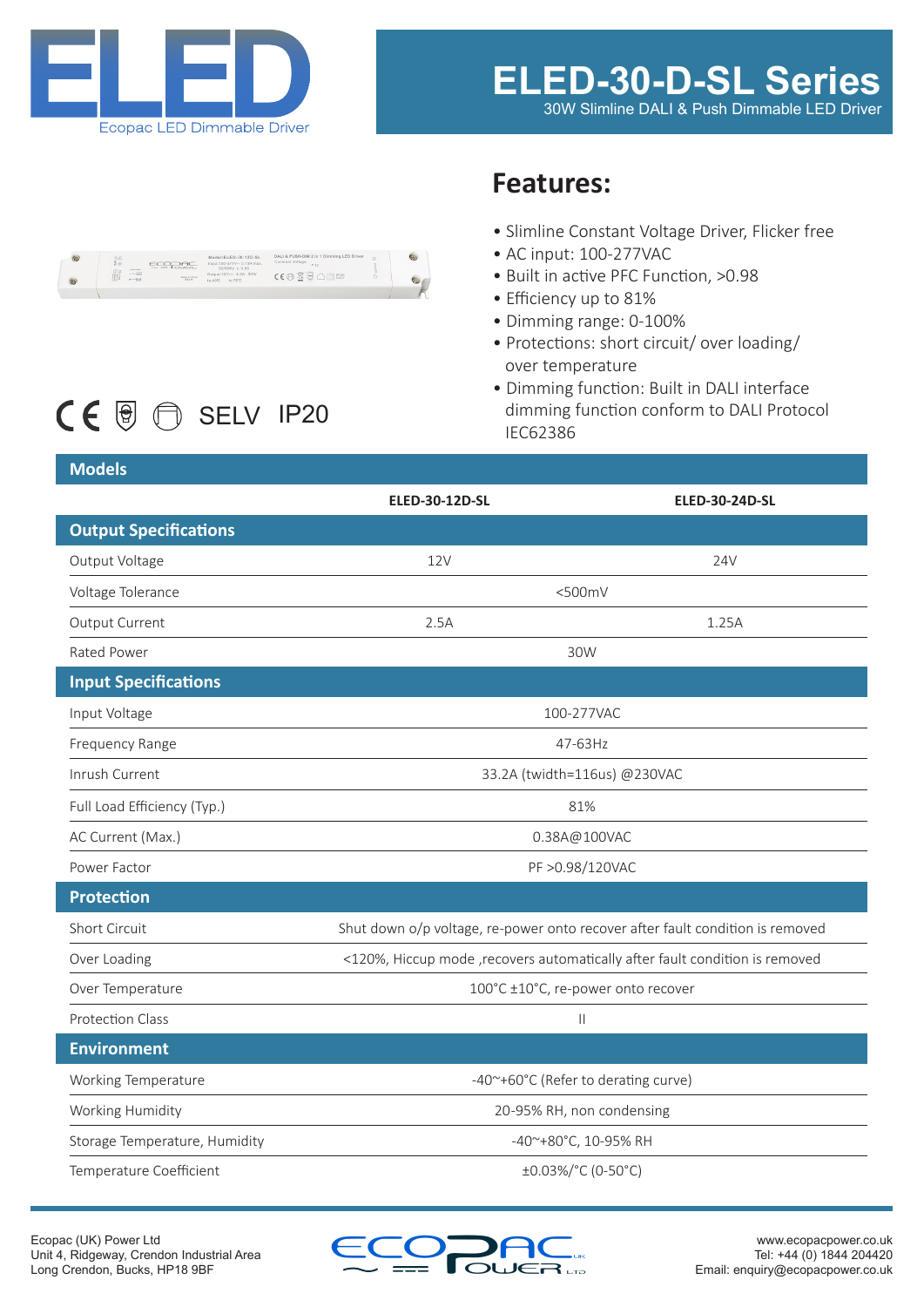

30W Slimline DALI & Push Dimmable LED Driver

| <b>Environment</b>               |                                                                        |  |
|----------------------------------|------------------------------------------------------------------------|--|
| Vibration                        | 10~500Hz, 5G 10min./1 cycle, period for 60min. each along X, Y, Z axes |  |
| <b>Safety &amp; EMC</b>          |                                                                        |  |
| Safety standards                 | EN61347-1, EN61347-2-13 (EU)                                           |  |
| Withstand Voltage                | I/P-O/P:3.75KVAC (EU) and I/P-O/P:1.88KVAC (US)                        |  |
| Isolation Resistance             | I/P-O/P:100M Ohms/500VDC/25°C/70%RH                                    |  |
| <b>EMC</b> Emission              | EN55015, EN61000-3-2 (≥60%load) (EU) and FCC Part 15 (US)              |  |
| <b>EMC Immunity</b>              | Compliance to EN61000-4-2,3,4,5,6,11, EN61547, light industry          |  |
| <b>Other Specifications</b>      |                                                                        |  |
| IP Rating                        | <b>IP20</b>                                                            |  |
| Weight                           | 0.20 Kg                                                                |  |
| Size                             | 260 x 30 x 18.5 mm                                                     |  |
| Packing                          | 330 x 275 x 130 mm (50PCS/CTN), G.W.: 11KG/CTN                         |  |
| <b>Mechanical Specifications</b> |                                                                        |  |



## **Derating Curve**